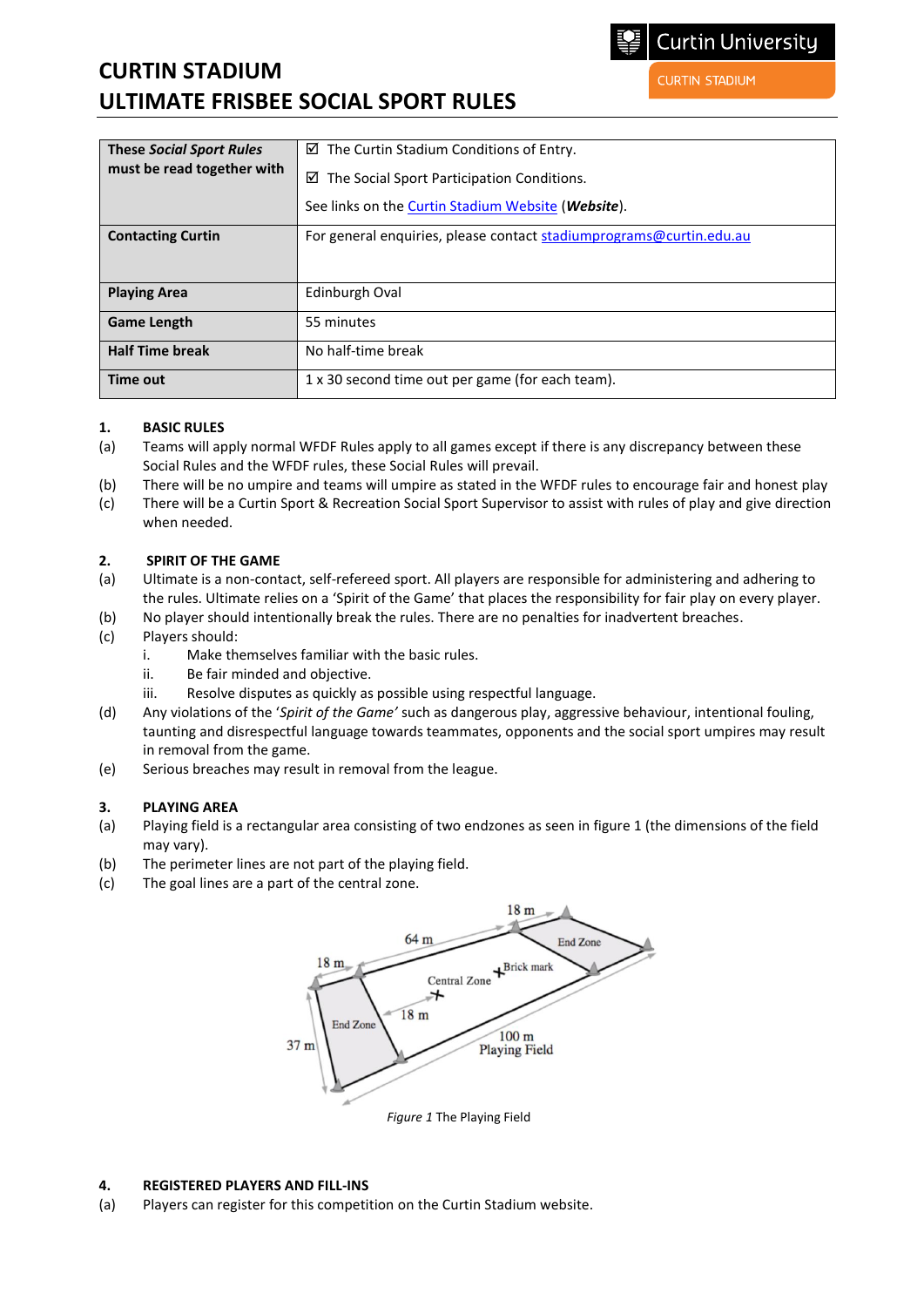# **CURTIN STADIUM ULTIMATE FRISBEE SOCIAL SPORT RULES**

**CURTIN STADIUM** 

- (b) Players can register in multiple teams provided that:
	- o The player is registering as a part of a secondary team for the purpose of helping develop the team
	- o The player is the captain or vice-captain of the secondary team
	- $\circ$  The two teams are in separate divisions. If both teams are graded into the same division, the player must elect a single team to play for.
	- o The player accepts responsibility for managing any playing time clashes between the two teams. Curtin are not required to change fixtures for a time clash. The player must choose to play in one team for that time slot. Under no circumstances can players swap between games, regardless of player numbers, gender split, the score, ability of players, etc.
	- o Curtin Sport and Recreation can overrule a player's placement in a secondary team if the supervisor decides that the player makes a team an obvious outlier in the first two weeks of grading.
- (c) Players may only fill in for teams in their same grade, or for teams that are one grade below or any grade above their current grade. Players are only permitted to fill in for three games per season. Any players found to have played more than three games, where they are not registered on the roster will be immediately removed from further participation in games and the team may face disqualification for that round.

### **5. PLAYERS**

- (a) The maximum number of players on court at any time is 7.
- (b) The minimum number of players on court at any time is 5
- (c) A team may make substitutions after a goal is scored and before the team signals readiness for the pull.
- (d) Teams should field either a gender split 4 females and 3 males or 3 females and 4 males at a time.
- (e) Teams will abide by a 'prescribed ratio rule' where at the start of the game, after the first disc flip, an additional disc flip happens with the winner selecting the gender ratio for the first point. For the second and third points the ratio must be the reverse of the first point. For the fourth and fifth points the ratio must be same as the first point. This pattern of alternating the ratio every two points repeats until the end of the game. Examples include:

| <b>Example A</b>        | <b>Example B</b>        |
|-------------------------|-------------------------|
| Four male, three female | Three male, four female |
| Three male, four female | Four male, three female |
| Three male, four female | Four male, three female |
| Four male, three female | Three male, four female |

- (f) If a team cannot fill the required gender split, they must play player(s) down. Teams may not substitute a male player for a female player or a female player for a male player.
- (g) Teams should abide by the gender split and the 'prescribed ratio rule' except in circumstances where the gender split cannot be achieved (i.e. injury, lack of players, etc…). A new gender split must be mutually agreed on by both team captains and must be approved by the social sport supervisor.

### **6. PLAYER EQUIPMENT**

Teams should use the playing disc that is provided by Curtin Stadium unless discussed with social sport supervisor.

### **7. STALL COUNT**

- (a) The marker administers a stall count on the thrower by announcing "Stalling" and then counting from 1 to 10. The interval between the start of each number in the stall count must be at least one second.
- (b) The marker may only start and continue a stall count when they are within 3 metres of the thrower.

### **8. RECIEVERS AND POSITIONING**

- (a) A player 'catches' the disc by demonstrating sustained control of a non-spinning disc.
- (b) If the player loses control of the disc due to subsequent contact with the ground or a teammate or a legitimately positioned opposition player, the catch is deemed to have not occurred.
- (c) Players may not use their arms or legs to obstruct the movement of opposing players.

### **9. TURNOVERS**

- (a) A turnover that transfers possession of the disc from one team to the other occurs when:
	- i. the disc contacts the ground while it is not in the possession of an offensive player;